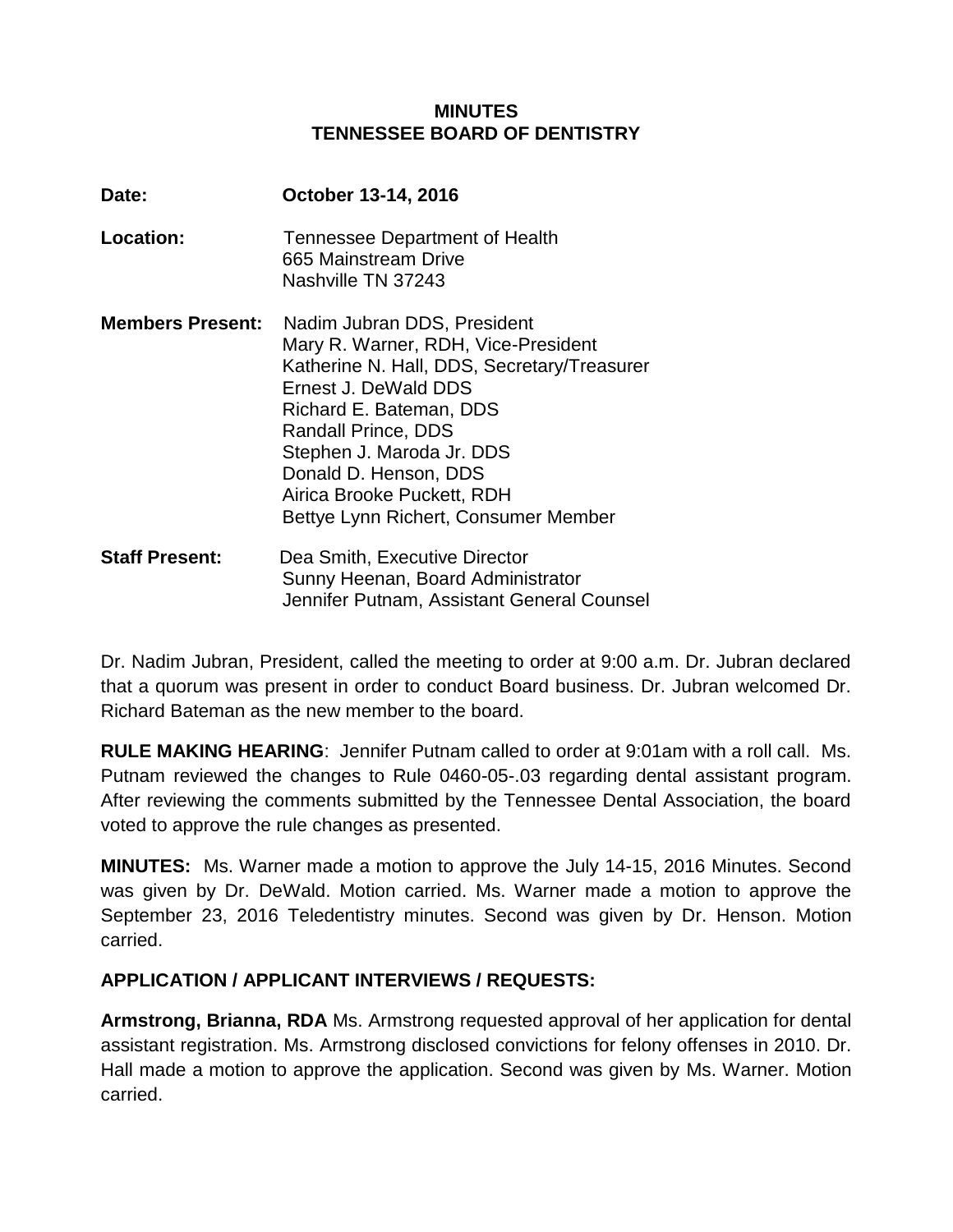**Davis, Ashley Maria, RDA** Ms. Davis requested approval of her application for dental assistant registration. Ms. Davis disclosed being on probation for selling narcotics in 2010. Dr. Henson made a motion to approve the application without conditions. Second was given by Dr. DeWald. Motion carried.

**Kilgore, Jack, DMD** Dr. Kilgore requested approval of his application for his dental license. Dr. Kilgore disclosed convictions for filing a false claim with Medicare in March of 2005. Ms. Warner made a motion to approve the application without conditions. Second was given by Dr. Prince. Motion carried.

**APPLICATION RATIFICATION:** Ms. Warner made a motion to approve the attached list of new licenses, reinstatements/reactivations, and retirement applications for dentists, hygienists and assistants from April 12, 2016 through July 12, 2016. Second was given by Dr. Hall. Motion carried.

Ms. Warner made a motion to approve certifications and permits for dentists, dental hygienists and registered dental assistants from April 12, 2016 through July 12, 2016. Second was given by Dr. Hall. Motion carried.

Ms. Warner made a motion to approve administrative revocations for dentists, dental hygienists and registered dental assistants form April 12, 2016 through July 12, 2016. Second was given by Dr. DeWald. Motion carried.

### **WAIVERS/EXEMPTIONS**

**Foster, Inga-** Ms. Foster requested a waiver for CPR certification for 2013/2014. Ms. Puckett made a motion to approve the waiver. Second was given by Dr. Henson. Motion carried.

**Gardner, Janette-** Dr. Gardner requested a waiver for 17.5 CE hours, 4 sedation hours and ACLS/PALS certification for 2013/2014. Ms. Puckett made a motion to uphold the Denial by the board consultant. Second was given by Dr. DeWald. Motion carried.

**Pope, Katherine-** Ms. Pope requested a waiver for CPR certification for 2013/2014. Ms. Warner made a motion to approve. Second was given by Dr. Hall. Motion carried.

**CONTINUING EDUCATION COURSES and/or CPR COURSES** Dr. Prince made a motion to approve the following continuing education and/or CPR courses:

- 1. **"**Chemical Dependency"-Russell Kirk, DDS
- 2. "The Finger Focus-A Self Hypnosis Tool for Dental Fear"- Janet R. Crain, DMD
- 3. "Tongue-Tied a Story NOT Silence by Oral Cancer"/"Ignite the Power of Story Educate, Engage and Persuade"- Linda R. Finn, RDH
- 4. "Soft-Tissue Diode laser Periodontal Therapy Standard Proficiency Course"- Frank Licht, RDH
- 5. "The 2016-2017 Medical-Dental-Legal Updates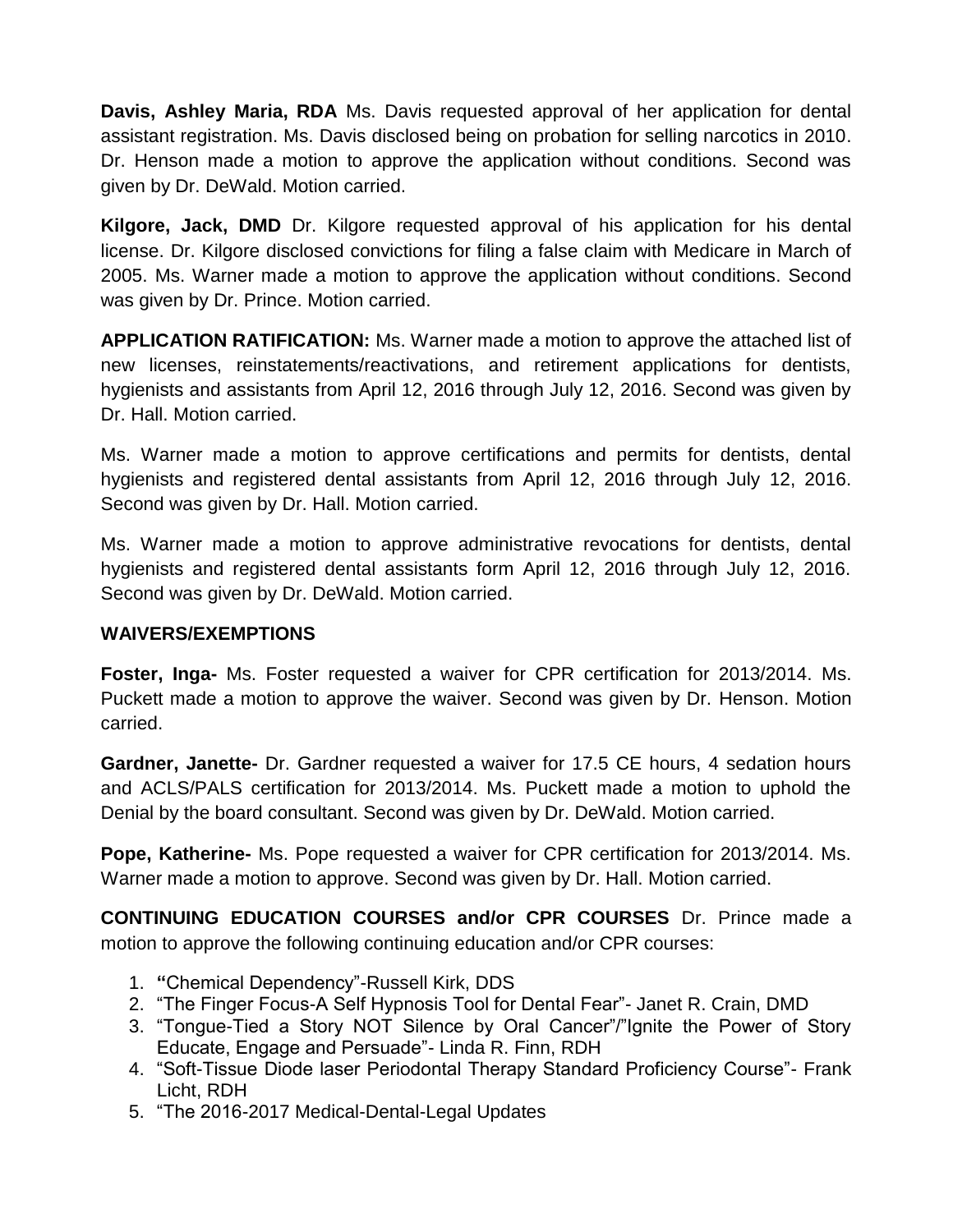- 6. "To Tell, or Not to Tell, That is the Question: HIPPAA in the Dental Practice"-Baird **Concepts**
- 7. "Adult Sedation & Anesthesia Review Course"-Dr. Matthew Yezerski
- 8. WorkForce Essentials, INC
	- a. "Hazardous Communication"
- 9. WorkForce Essentials, INC
	- a. "Bloodborne Pathogens"
	- b. "Exit Routes & Emergency Action Plans"
	- c. "Employee Drug Awareness"
- 10.Center for Oral & Facial Surgery
	- a. "Emergency Management of Fire"
	- b. "OSHA Bloodborne Pathogen & Hazard Communication Standard & Bloodborne Pathogens"
	- c. "Prevention & Care of Malignant Hyperthermia Emergencies"
- 11.Center for Oral & Facial Surgery
	- a. "Pediatric Airway Management in the PACU"
	- b. "Update on Documentation & Consent in the OMS Office"
	- c. "Herbs, Anesthesia & the OMS Office"
	- d. "New Drugs in the Treatment of Opioid Addiction"
	- e. "ASA Classification"
- 12.Jay Burton, DMD
	- a. "CBCT Use in Orthodontics & Dentistry"
- 13.Jay Burton, DMD
	- a. "Advances in Orthodontics"
	- b. "Early Treatment in Orthodontics When to Refer"

Second was given by Dr. DeWald. Motion carried.

Referred to board: Nashville Implant Institute / Simple Single Implants Course: Discussed but did not approve for attendees of the course not licensed in Tennessee to be exempted from obtaining licensure for the hands-on course.

# **PROGRAMS AND CERTIFICATION COURSES**

Ms. Warner made a motion to approve all of the following courses:

### 1. **Administration of Local Anesthesia**

- a. Hiwassee College Dental Hygiene Program
- 2. **Administering and Monitoring Nitrous Oxide** 
	- a. Hiwassee College
	- b. Interfaith Dental Clinic
	- c. Remington College Dental Hygiene
	- d. Roane State Community College

# 3. **Coronal Polishing**

- a. Interfaith Dental Clinic
- 4. **Sealant Application** 
	- a. Interfaith Dental Clinic
- 5. **Nitrous Oxide Monitoring**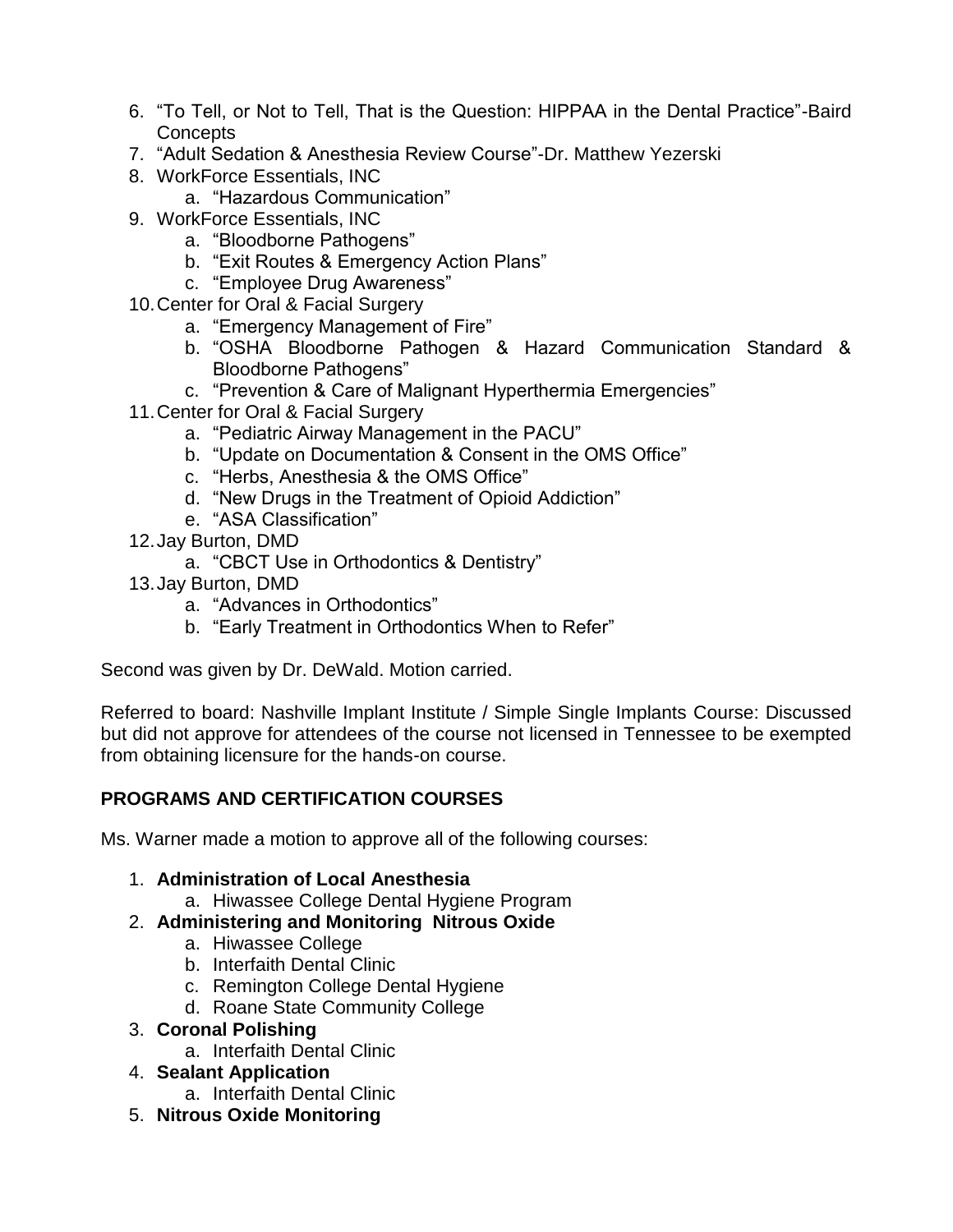a. Interfaith Dental Clinic

Second was given by Dr. Prince. Motion Carried

### **EQUIVALENCY OF COURSES**

#### 1. **Administering and Monitoring Nitrous Oxide**

- a. Angelly, Jessica RDH-Western Kentucky
- b. Stringer, Summer RDH-Western Kentucky

Ms. Warner made a motion to approve. Second was given by Dr. Hall. Motion carried.

#### 2. **Coronal Polishing**

a. Hunt, Savannah-Horry Georgetown Tech. College

Dr. Henson made a motion to approve. Second was given by Dr. Hall. Motion carried.

#### 3. **Dental Radiology**

- a. Butler, Jennifer-Lincoln College of Technology
- b. Gevedon, Marina-Kaplan/Brightwood College, CA
- c. Haskell, Karissa-Northwest Career College
- d. Wade, Riona, Missouri College

Dr. Henson made a motion to approve. Second was given by Dr. Hall. Motion carried.

#### 4. **Nitrous Oxide Monitoring**

- a. Haskell, Karissa-Northwest Career College
- b. Hunt, Savannah-Horry Georgetown Tech. College
- c. Wade, Riona, Missouri College
- d. Voland, Kristina-University of Arkansas Medical Sciences

Ms. Warner made a motion to approve. Second was given by Dr. Henson. Motion carried.

DENIED- Butler, Jennifer-Lincoln College the coronal polishing course attended by Jennifer Butler, at Lincoln College was denied by the board consultant. Dr. Prince made a motion to uphold the denial by the board consultant. Second was given by Ms. Warner. Motion carried

DENIED-Wood, Patricia-Alamance Community College the sealant course attended by Patricia Wood at Alamance Community College was denied by the board consultant. Ms. Warner made a motion to uphold the denial by the board consultant. Second was given by Ms. Puckett. Motion carried.

DENIED-Wood, Patricia- Alamance Community College the coronal polishing and nitrous oxide monitoring courses attended by Patricia Wood at Alamance Community College were denied by the board consultant. Dr. Dewald made a motion to uphold the denials by the board consultant. Second was given by Dr. Prince. Motion carried.

### **CORRESPONDENCE**

The board voted to send Dr. Nadim Jubran and Ms. Mary Warner to the 62nd Southern Conference of Dental Deans and Examiners.

**REPORTS** The Board received the following reports for review: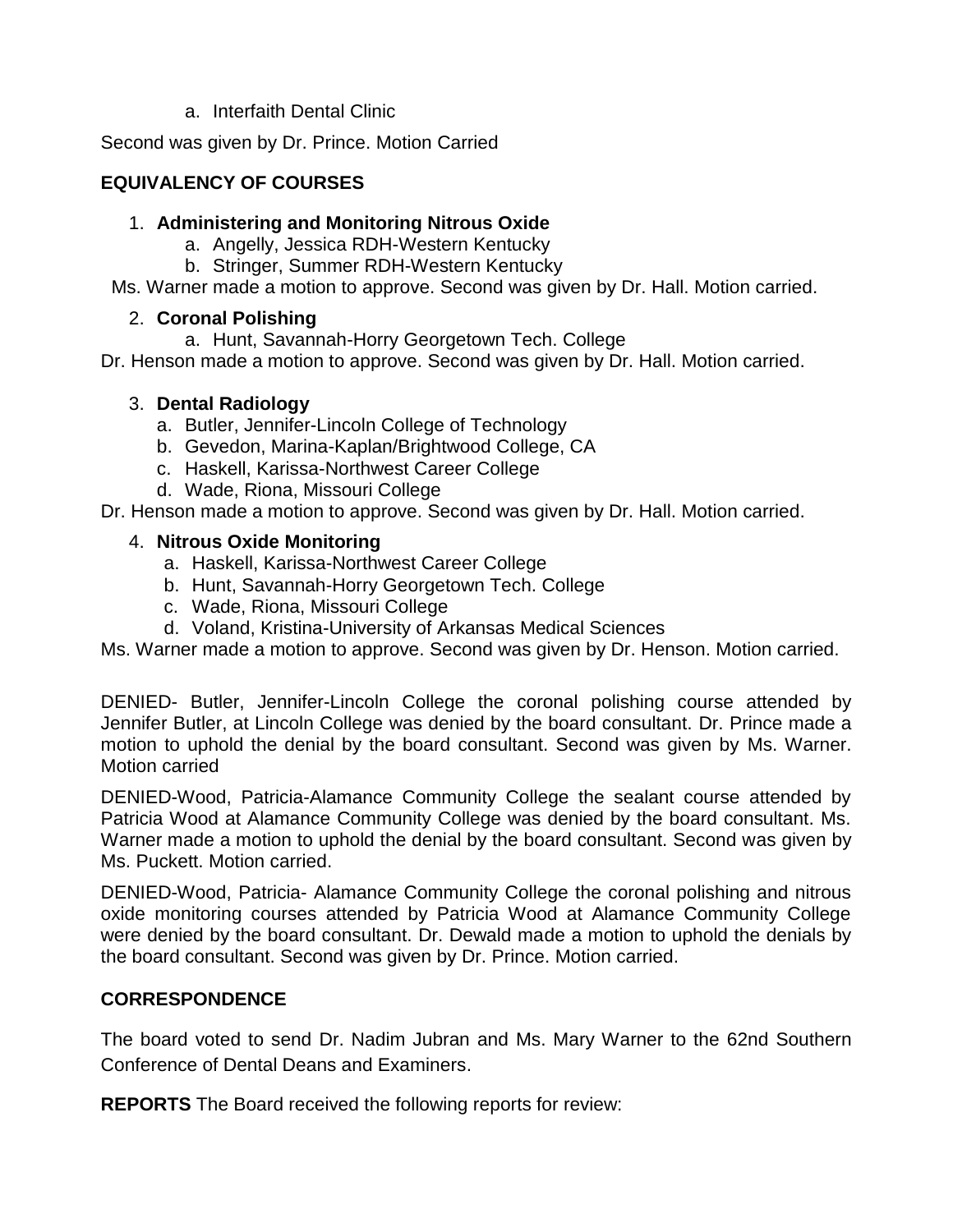**Executive Director** Dea Smith, director, reviewed the statistics since the first of 2016. As of September 30, 2016 there are 3,872 dentists, 4,790 dental hygienists and 9,551 registered dental assistant with active licenses.

**Office of Investigation** Nichelle Dorroh provided the Board with a report detailing the number of complaints currently open in Investigations as well as a summary of currently monitored practitioners.

**Office of General Counsel** Ms. Putnam reviewed the report. The next teledentistry taskforce committee meeting will be held on November 18, 2016.

**Wellness Committee** Dr. Wayne McElhiney provided the Board with the Quarterly Report of Activities of the Wellness Committee along with financial documentation. He also introduced Dr. Sang who will take over for Dr. McElhiney next year when he retires.

**Update from Schools of Dentistry** Dean Hottel updated the board on the progress of opening clinics associated with the University of Tennessee School of Dentistry across the state.

**ADEX Report** Dr. Dewald made a motion to keep Dr. Holt on at ADEX. Second was made by Dr. Maroda. Motion Carried. The board also recommended a possible rule making hearing to remove WREB from the list of exams the board accepts.

**Performance Audit** The board discussed inspections of the offices of sedation/anesthesia permit holders and referred this to the Anesthesia Committee for recommendations.

**Practitioner Profile Policy** The board voted to adopt a policy that assesses a penalty for failure to update the practitioner profile within 30 days of a change. An Agreed Citation will be issued and the fine would be \$100 for every month the profile has not been updated in excess of thirty days. If the licensee refuses to accept the Agreed Citation or did not update the profile for six months or longer, the licensee will be referred to the Office of Investigations for formal disciplinary action. The fine if formal discipline is taken will be \$300 per month for every month in which the practitioner did not update the profile.

### **CONTESTED CASES**

**Alfred Brown, DDS** Docket No. 17.12-138633A in the matter of Alfred Brown DDS. Presiding at the hearing was the Honorable Jerome Cochran, Administrative Judge. The Office of General Counsel of the Tennessee Department of Health was represented by Jennifer Putnam, Assistant General Counsel. Respondent, Brown was represented by Van Turner. After consideration of the Notice of Charges, arguments of counsel and review of the records as a whole, the board revoked Dr. Brown's license to practice dentistry in the state of Tennessee. Dr. Brown must pay the costs of the hearing. Motion carried by unanimous vote.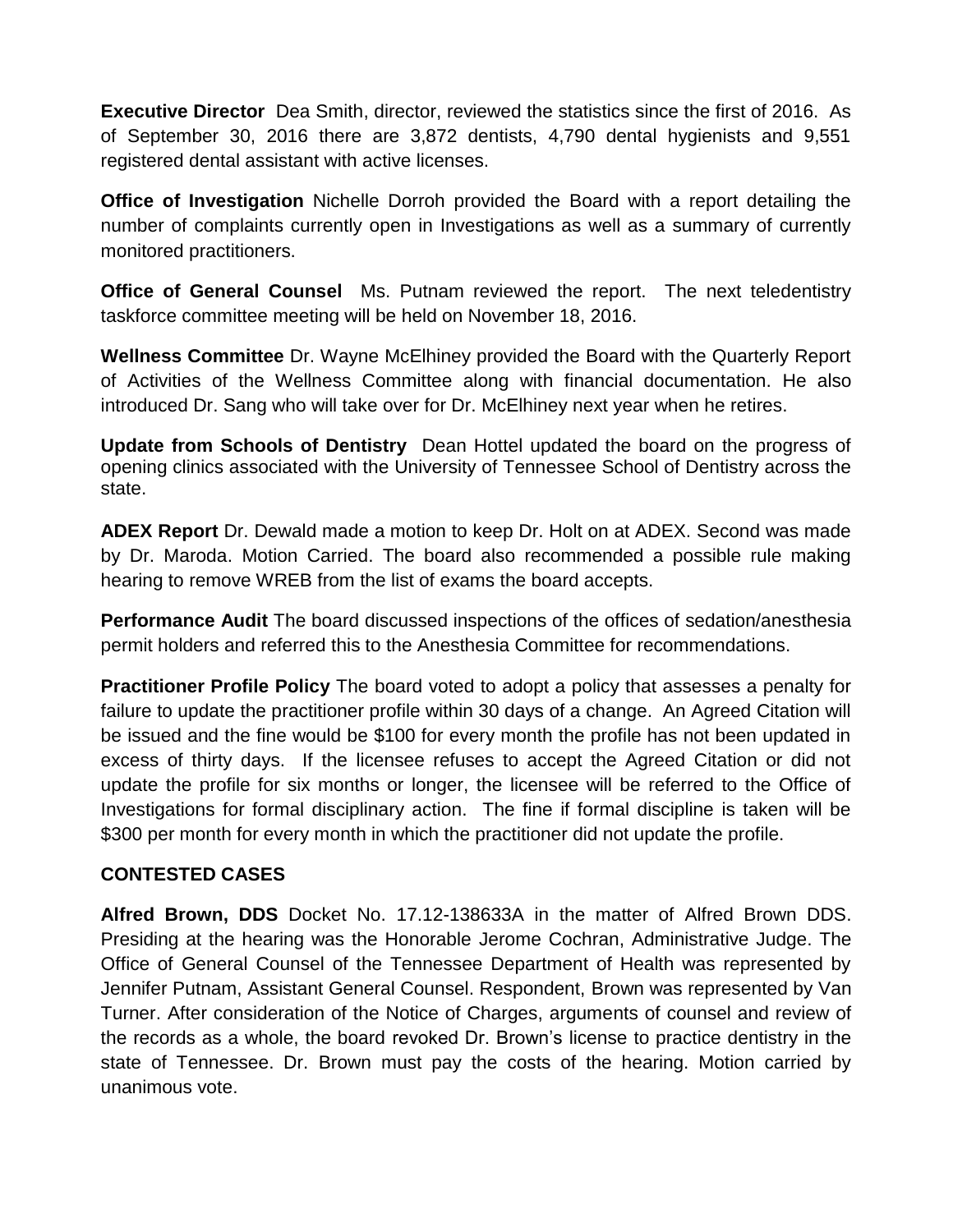### **ORDERS OF COMPLIANCE**

**Johnson, Valerie, RDH** –Requested to have probation lifted. Dr. Hall made a motion to approve lifting probation. Second was given by Dr. DeWald. Motion carried.

### **AGREED CITATIONS**

**Continuing Education** Ms. Warner made a motion to approve the following Agreed Citations for failure to maintain sufficient continuing education hours and/or CPR certification during the years audited:

- a. Adock, Paulette M., RDH
- b. Ballard, Whitney M., DA
- c. Brady, Cynthia J., DA
- d. Brown, Brittany N., DA
- e. Buford, Latanya D., DA
- f. Cockrell, Tonya D., DA
- g. Dressler, Keith B., DDS
- h. Duncan, Mercedes L., DA
- i. Green, Martha M., DA
- j. Greene, Beverly L., RDH
- k. Holloway, Kristin H., RDH
- l. Jenkins, Patricia M., RDH
- m. Johnson, Holley B., RDH
- n. Kilgour, Chynae L., DA
- o. Langston, Sharon L., DA
- p. Leslie-Moore, Rene N., RDH
- q. Miller, Kenisha S., DA
- r. Monger, Alexis, DA
- s. McMillan, Douglas W., DDS
- t. Owens, Bethany L., RDH
- u. Parks, Kennett B., DDS
- v. Riley, Shawn A., DA
- w. Torbenson, Esther R., DA
- x. Webb, Sharhonda L., DA
- y. Wolfe, Amber D., RDH
- z. Vinyl, Ettienner R., DDS

Second was given by Dr. Hall. Motion carried

**Lapsed License** Dr. Prince made a motion to approve the following Agreed Citations for practicing on a lapsed license.

- a. Ackerman, Stephanie L., RDH
- b. Bucklin, Jennifer, RDH
- c. Dotson, Deborah, RDH
- d. Drolet, Alison, RDH

e. Smith, Nina Bach, RDA

- f. Smith, Tamesha LaTrease, RDA
	- g. Vetter-Lopez, Angela, RDH

Second was given by Ms. Warner. Motion carried

# **CONSENT / AGREED ORDERS / LETTERS OF REPRIMAND**

**Alex Anderson, RDA** Mr. Andersons entered into a Consent Order wherein he stipulated to failing to adhere to his conditional license by failing a drug screen while in an aftercare contract with the Wellness Committee. Mr. Anderson agreed to a reprimand and voluntarily surrendered his license. Motion was made by Dr. Hall and second was given by Ms. Warner. Motion Carried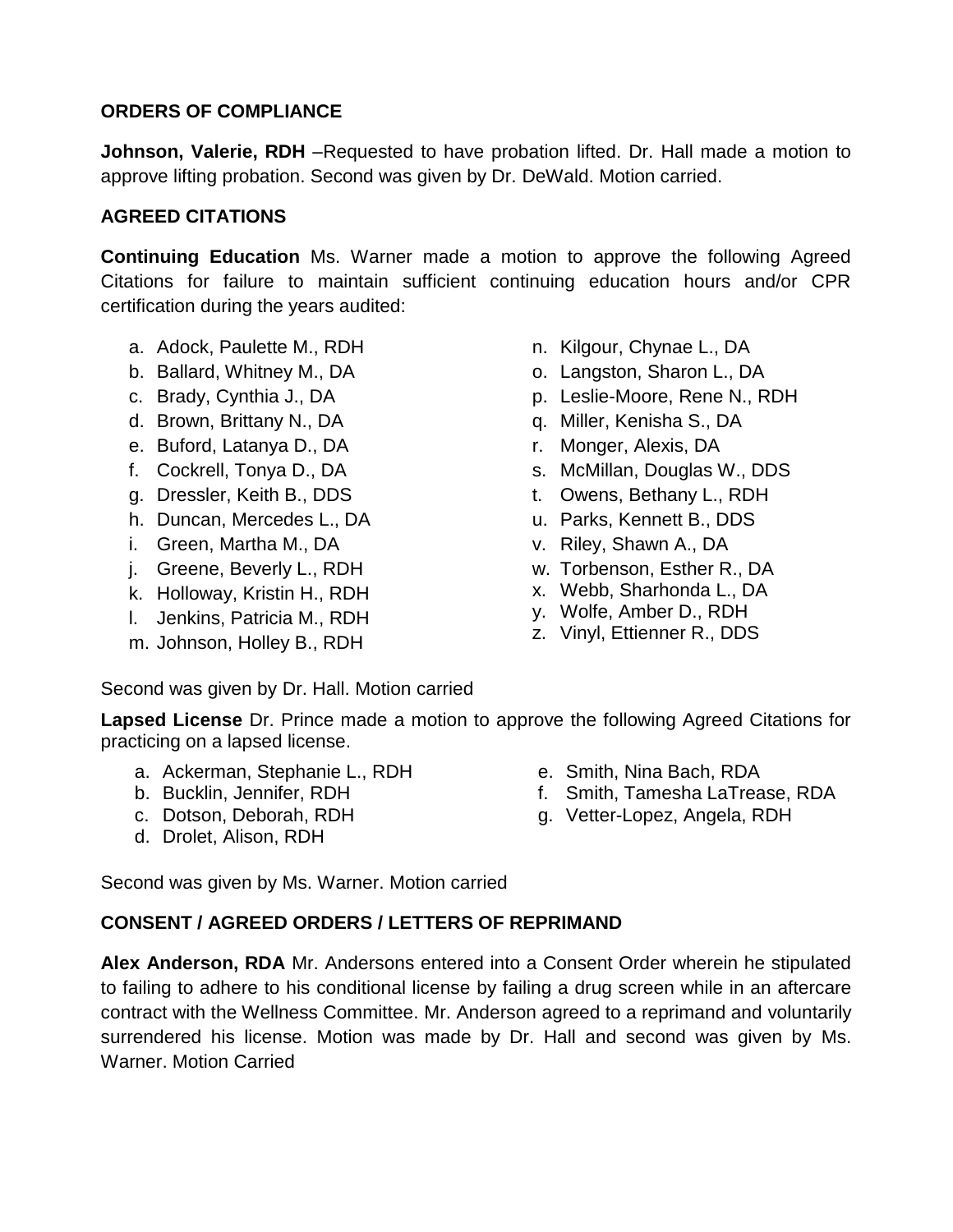**Paul Cullum, DDS** Dr. Cullum entered into a Consent Order wherein he stipulated to failing to maintain current certification in ACLS (a pediatric dentist may substitute PALS). Dr. Cullum agreed to a reprimand and was assessed a \$100 civil penalty for each month he was deficient for a total of \$600. Motion made by Ms. Puckett and second was given by Dr. Hall. Motion Carried

**John Diddle, DDS** Dr. Diddle entered into a Consent Order wherein he stipulated to allowing a registered dental assistant to expose radiographs without the proper certification. Dr. Diddle agreed to a reprimand and was assessed a \$500.00 civil penalty. Motion made by Dr. Hall second was given by Dr. Maroda. Motion Carried

**Laura B. Dove, DDS** Dr. Dove entered into a Consent Order wherein she stipulated to failing to submit proof that all patients had been reimbursed per the terms of a previous consent order requiring Dr. Dove to reimburse payments to patients. Dr. Dove agreed to the suspension of her license. Motion made by Dr. DeWald and second was given by Dr. Hall. Motion Carried.

**Terry L. Etter, DDS** Dr. Etter entered into a Consent order wherein he stipulated to failing to have all the required emergency equipment and drugs present and easily accessible from the operatory and recovery room as well as failing to obtain a minimum of four (4) hours of continuing education in the subject of anesthesia and/or sedation and failing to maintain current certification in ACLS (a pediatric dentist may substitute PALS). Dr. Etter agreed to a reprimand and was assessed \$3500.00 civil penalty. Motion made by Dr. Hall and second was given by Dr. DeWald. Motion Carried.

**Chris Getman, DDS** Dr. Getman entered into a Consent Order wherein he stipulated to allowing two unlicensed staff members to expose radiographs. Dr. Getman agreed to a reprimand and was assessed a \$100.00 civil penalty. Motion made by Dr. Hall and second by Dr, Henson. Motion Carried.

**Andrea Henry, DDS** Dr. Henry entered into a Consent Order wherein she stipulated to failing to maintain current certification in ACLS (a pediatric dentist may substitute PALS). Dr. Henry agreed to a reprimand and was assessed a \$100 civil penalty for each months he was deficient for a total of \$600. . Motion made by Ms. Warner and second was given by Dr. Hall. Motion Carried.

**Ronald P. Lubovich, DDS** The board reviewed the consent order signed by Dr. Lubovich. Motion made by Dr. Henson to reject the consent order and second was given by Ms. Puckett. Motion Carried. The board requested that the order be modified to required 60 hours in a board approved course and that his permit be suspended until the course is completed. Ms. Putnam will revise the order and present to Dr. Lubovich.

**Alicia J. Mickles, DDS** Dr. Mickles entered into a Consent order wherein she stipulated to performing services which were not authorized by the patient, specifically extractions of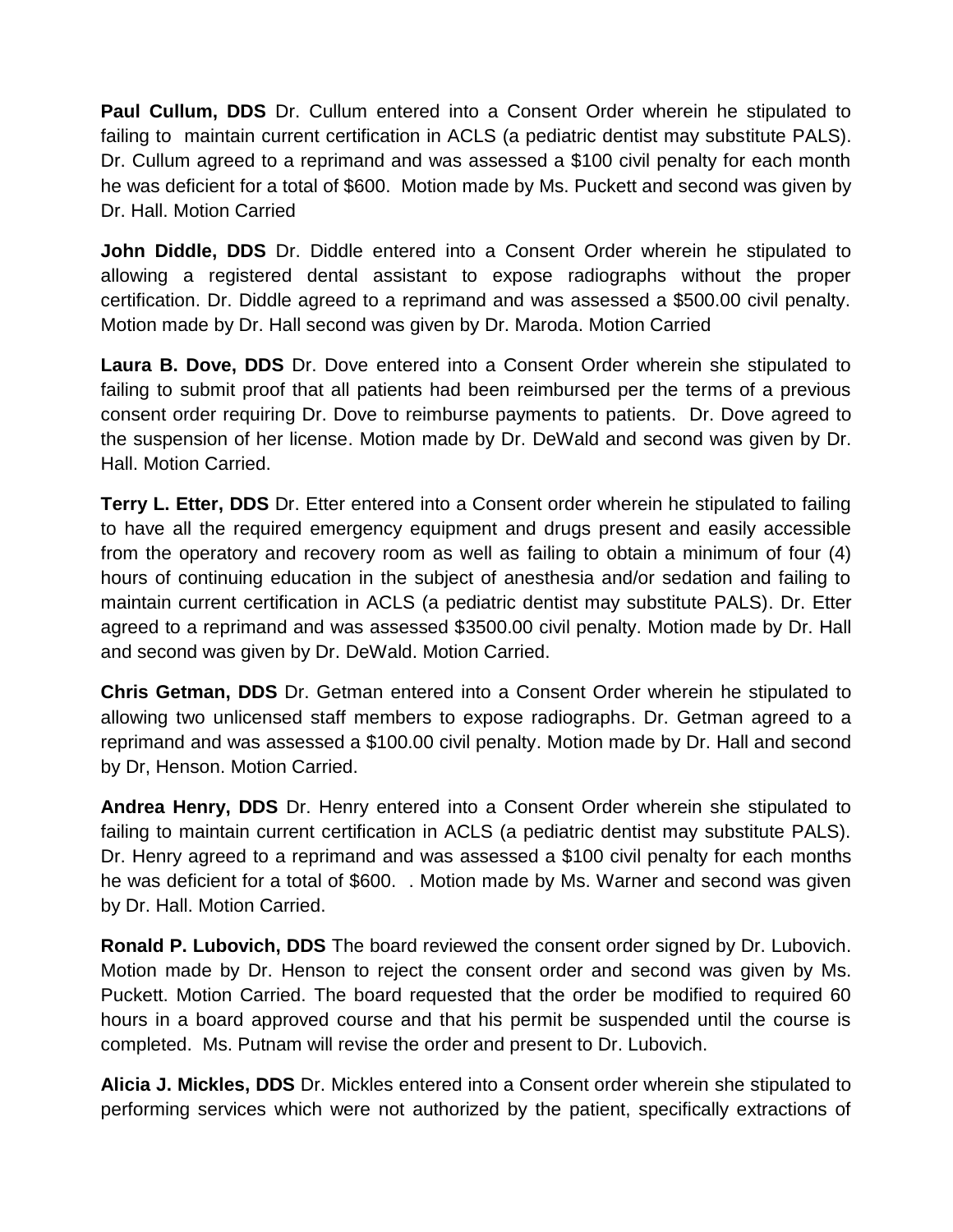teeth not authorized by the patient. Dr. Mickles agreed to a reprimand and was assessed \$4500.00 civil penalty. Motion made by Dr. Henson and second was given by Dr. Maroda. Motion Carried.

**Michael O. Oakes, DDS** Dr. Oakes entered into a Consent Order wherein he stipulated to failing to obtain a minimum of four (4) hours of continuing education in the subject of anesthesia and/or sedation and failing to maintain current certification in ACLS (a pediatric dentist may substitute PALS). Dr. Oakes agreed to a reprimand and was assessed a \$800.00 civil penalty. Motion made by Dr. Prince and second was given by Ms. Warner. Motion Carried.

**Osayamore Osawe-Eguakun, DDS** Dr. Osawe-Eguakun entered into a Consent Order wherein she stipulated to failing to obtain a minimum of four (4) hours of continuing education in the subject of anesthesia and/or sedation. Dr. Osawe-Eguakun agreed to a reprimand and was assessed a \$400 civil penalty. Motion made by Dr. Prince and second was given by Ms. Warner. Motion Carried.

**Larry Propst, DDS** Dr. Propst entered into a Consent Order wherein he stipulated to allowing two unlicensed individuals to expose radiographs without the proper certification. Dr. Propst agreed to a reprimand and was assessed a \$1,000 civil penalty. Motion made by Ms. Puckett and second was given by Dr. DeWald. Motion Carried.

**Stephen J. Sammons, DDS** Dr. Sammons entered into a Consent order wherein he stipulated to failing to maintain current certification in ACLS (a pediatric dentist may substitute PALS). Dr. Sammons agreed to a reprimand and was assessed a \$700 civil penalty**.** Motion made by Ms. Warner and second was given by Dr. Maroda. Motion carried.

**Gary D. Simpson, DDS** Dr. Simpson entered into a Consent Order wherein he stipulated to unprofessional, dishonorable or unethical behavior. Dr. Simpson agreed to a reprimand and was assessed a \$1,000.00 civil penalty. Motion made by Dr. Henson and second was given by Dr. Hall. Motion carried.

**Courtney Stewart, RDA** Ms. Stewart entered into a Consent order wherein she stipulated to practicing on a lapsed license. Ms. Stewart agreed to a reprimand and was assessed a \$500 civil penalty. Motion made by Dr. Hall and second was given by Ms. Warner. Motion Carried.

**Charlyn Wilson, DDS** Dr. Wilson entered into a Consent Order wherein she stipulated to allowing a registered dental assistant to practice on a lapsed license. Dr. Wilson agreed to a reprimand and was assessed a \$900.00 civil penalty. Motion made by Dr. Prince and second was given by Ms. Warner. Motion Carried.